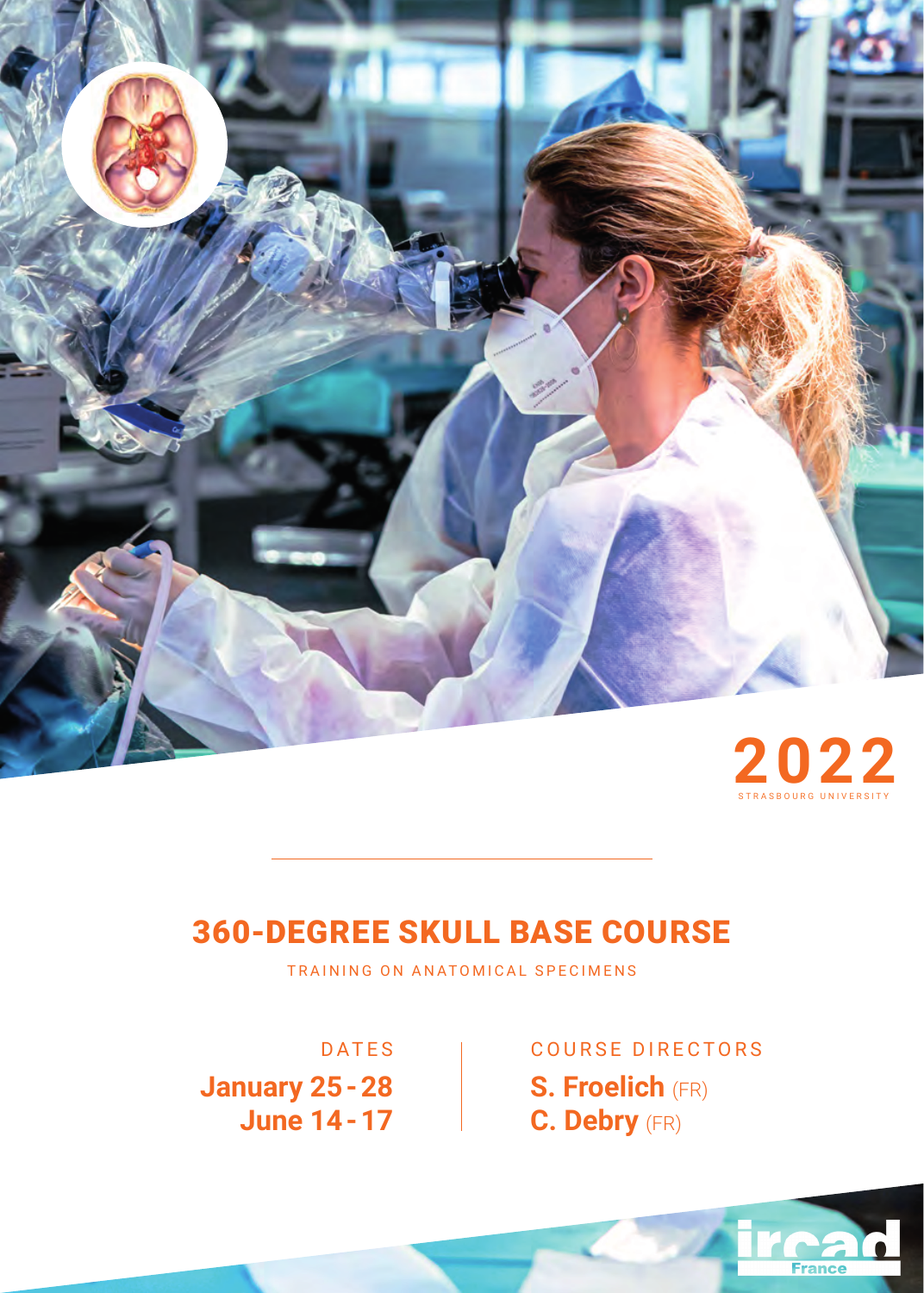# TUESDAY

#### 360-DEGREE SKULL BASE COURSE - MICROSURGICAL APPROACHES

## 7:30 am o REGISTRATION AND WELCOMING OF PARTICIPANTS

## 7.45 am ○ THEORETICAL SESSION

Anterolateral approaches to the skull base

- > Positioning/equipment in skull base surgery
- > Interfascial and subfascial dissection
- > Retrograde dissection of the temporalis muscle
- > Frontotemporal orbitozygomatic approach
- > Peeling of the lateral wall of the cavernous sinus
- > Extradural anterior clinoidectomy

## 9:30 am © HANDS-ON SESSION ON ANATOMICAL SPECIMENS

## 1:15 pm o LUNCH AT THE INSTITUTE

## 2:00 pm o THEORETICAL SESSION

Anterior petrosal approaches

- > Rhomboid fossa anatomy
- > Anterior petrosal approach
- > Cranial nerve monitoring.

## 3:30 pm • HANDS-ON SESSION ON ANATOMICAL SPECIMENS

- 7:00 pm o END OF SESSION
- $7:15$  pm  $\circ$  CHEESE AND WINE COCKTAIL FOR ATTENDEES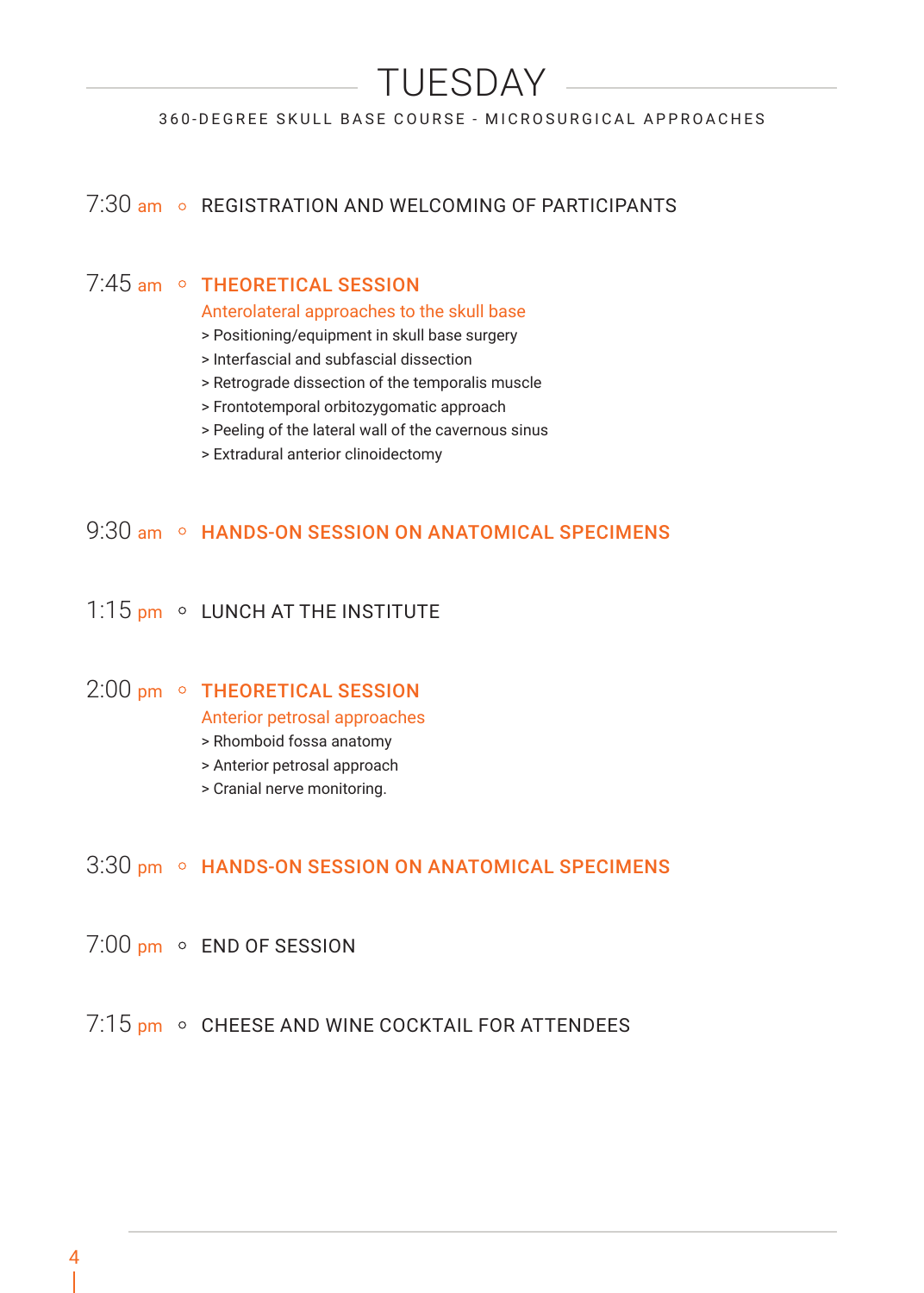## WEDNESDAY

#### 360-DEGREE SKULL BASE COURSE - MICROSURGICAL APPROACHES

## 7:30 am o REGISTRATION AND WELCOMING OF PARTICIPANTS

## 7:45 am ○ THEORETICAL SESSION

Posterior petrosal approaches

- > Petrous bone anatomy
- > Retrosigmoid approach
- > Posterior petrosal
- > Translabyrinthine approach
- > Combined petrosectomy

## 9:30 am o HANDS-ON SESSION ON ANATOMICAL SPECIMENS

## 1:15 pm o LUNCH AT THE INSTITUTE

### 2:00 pm o THEORETICAL SESSION

#### Posterolateral approaches

- > Far lateral approach
- > Anterolateral approach
- > Approach to the jugular foramen
- > Combined strategies for craniocervical junction tumors

### 3:30 pm • HANDS-ON SESSION ON ANATOMICAL SPECIMENS

7:00 pm o END OF SESSION EVENING FREE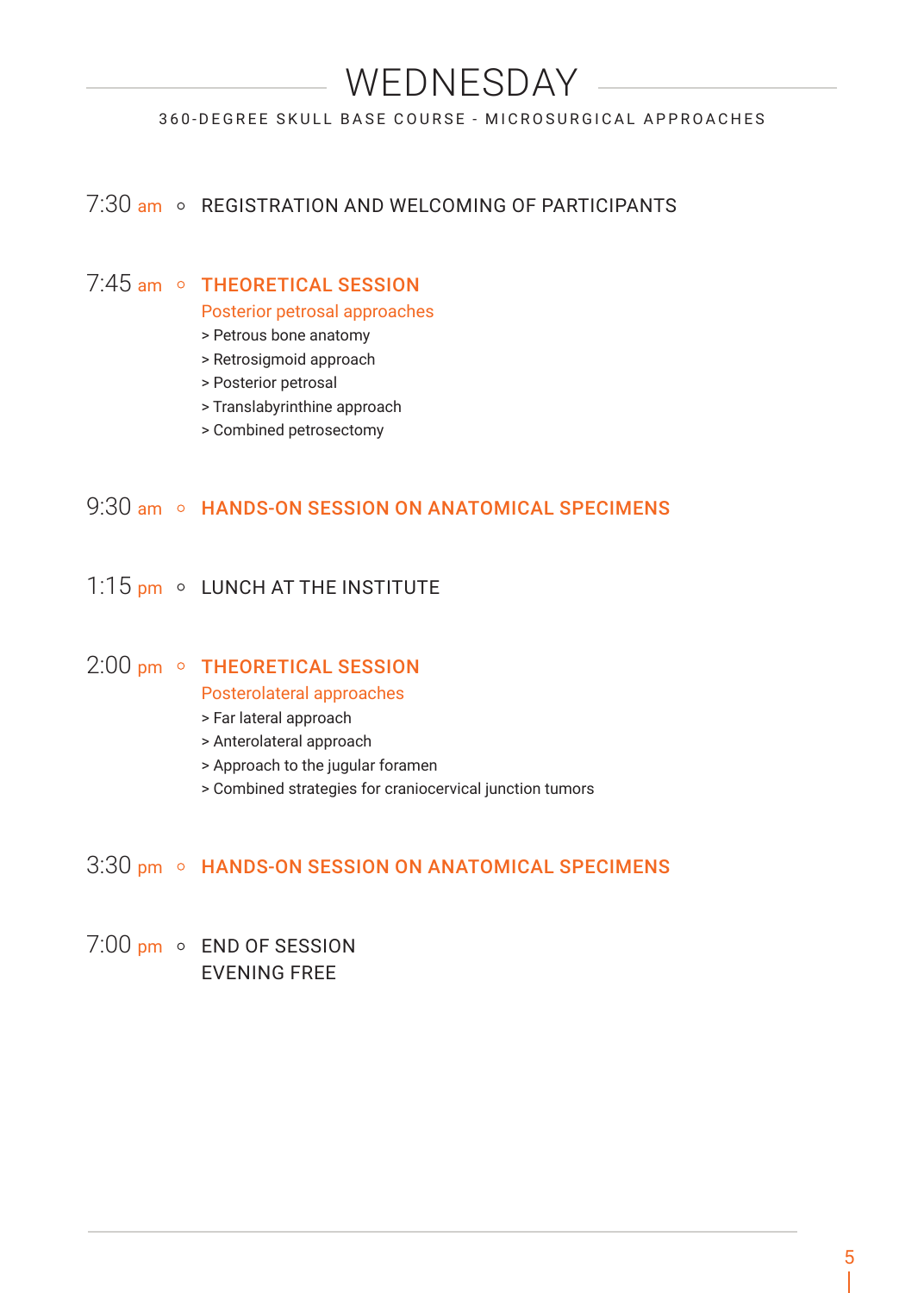## THURSDAY

#### 360-DEGREE SKULL BASE COURSE - ENDOSCOPIC APPROACHES

## 7:30 am o FVALUATION OF THE PREVIOUS DAY

## 7:45 am o THEORETICAL SESSION

Keyhole endoscopically assisted approaches

- > Keyhole concept
- > Supraorbital approach eyebrow incision
- > Supraorbital approach eyelid incision
- > Endoscopic transorbital approach
- > Minipterional approach

## 9:30 am o HANDS-ON SESSION ON ANATOMICAL SPECIMENS

## 1:15 pm o LUNCH AT THE INSTITUTE

### 2:00 pm o THEORETICAL SESSION

#### Endoscopic endonasal approaches to the skull base

- > Endonasal anatomy of the nasal, paranasal cavities, and skull base
- > Positioning, equipment, ergonomics
- > Endoscopic endonasal approach to pituitary adenomas
- > Posterior ethmoidectomy, antrostomy, transpterygoid approach
- > Endoscopic endonasal approach to the cavernous sinus

#### 3:30 pm o HANDS-ON SESSION ON ANATOMICAL SPECIMENS

## 7:00 pm o END OF SESSION

### $8:30$  pm  $\circ$  DINNER IN HONOR OF PARTICIPANTS